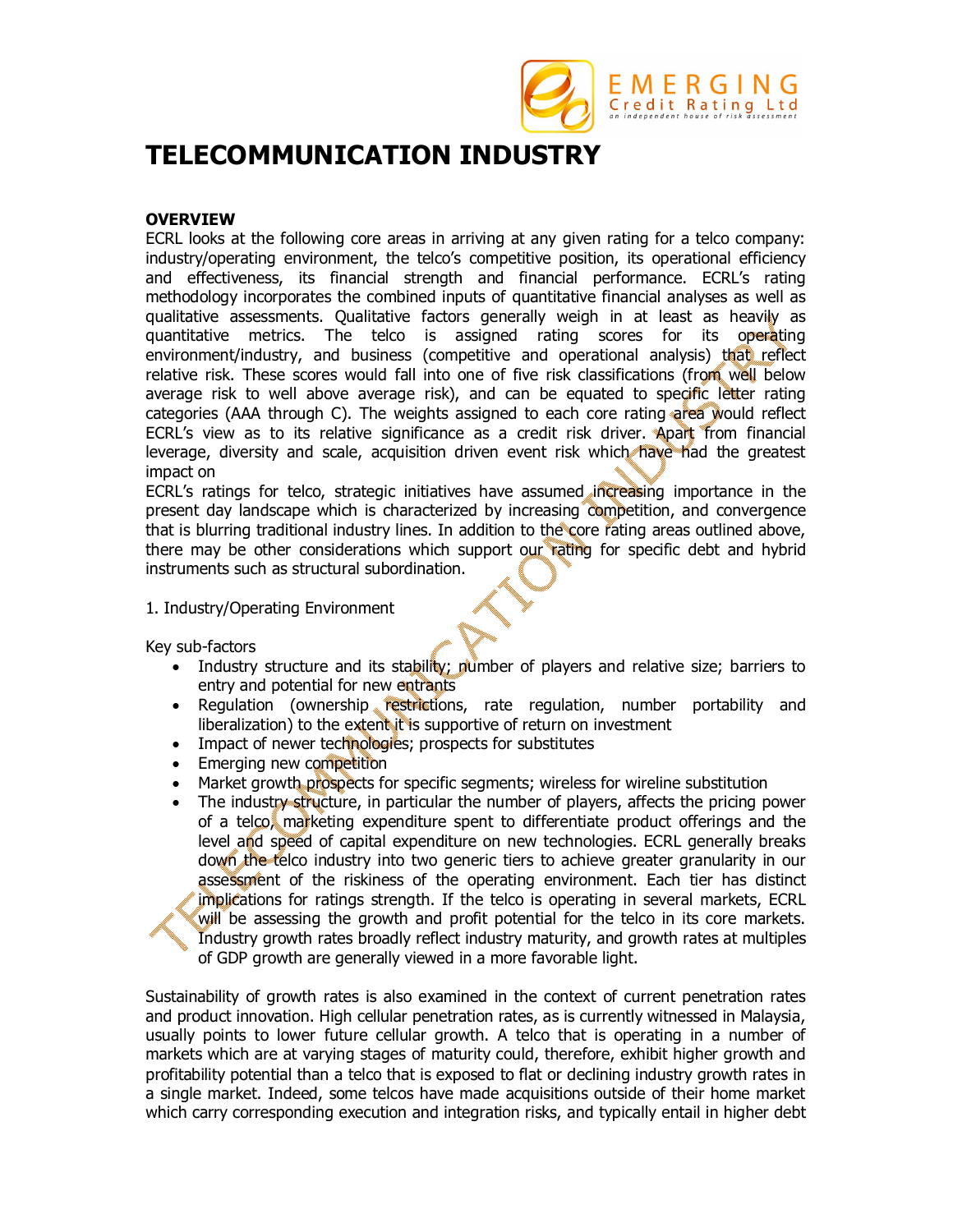

levels. The degree of internationalization of the rated telco and the characteristics of its core markets will be factored in our assessment of industry fundamentals. The orientation of regulation, to the extent it aims to avoid telco failures or protecting consumers, also possesses considerable rating significance.

Regulation shapes the competitive environment and defines opportunities for other service providers. A review of the national telecommunication policy of each country (in which the telco operates) will form part of the rating process. A major challenge for integrated (with both fixed-line and cellular business) telcos and cellular operators is the increasing competitive intensity for mobile telephony services. This has resulted in operators launching new services to protect their franchises as well as customer base, and seeking growth beyond their domestic franchises. ECRL believes that the incumbent telecommunication service providers will be successful in their efforts to remain the leaders domestically, in their respective market segments. At present, the loss of market share for incumbents is still offset by extra traffic volumes from lower prices and subscriber growth, and by increased revenue through new service and product offerings. ECRLtherefore views the telecommunication sector as possessing average industry risk with the stable and growing demand for telecoms services providing an important offset to challenges of market share erosion. At the same time we anticipate a growing credit differentiation between telcos, particularly the primary and secondary competitors. Outside of the telephony space, ECRL sees internet usage as a potentially important driver of telecommunications revenue. A highcapacity broadband infrastructure presents a window of opportunity to promote crossmarket other product offerings and services that may positively impact subscriber economics and customer retention.

# 2. Competitive Position

Key sub-factors

- Market share of telco/relative positioning within any given segment
- Revenue composition and dispersion
- Fixed line services (revenue trends, capex)
- Subscriber service penetration (basic and premium)
- Market share (size of customer base within any given segment), diversification between customer sets and growth trends for each
- Subscriber churn
- Any available measures of depth of a customer relationship (for e.g., number of different services used by a customer)
- Character of customer bases and target customers
- New product offerings (including ability to bundle multiple services)
- Brand equity (quality of service and network coverage) in relation to market position **Distribution capabilities**
- Rate structures/pricing vis-à-vis competitors
- Character of foreign investment
- Strategic alliances and appetite for mergers and acquisitions

The relative positioning of a telco within any given segment and its strength within its markets is considered integral to the sustainability of a telco's operating position and ability to counter competitive pressures and major offensives by other telcos to increase their market share. Market position is measured by reference to revenue and subscriber share for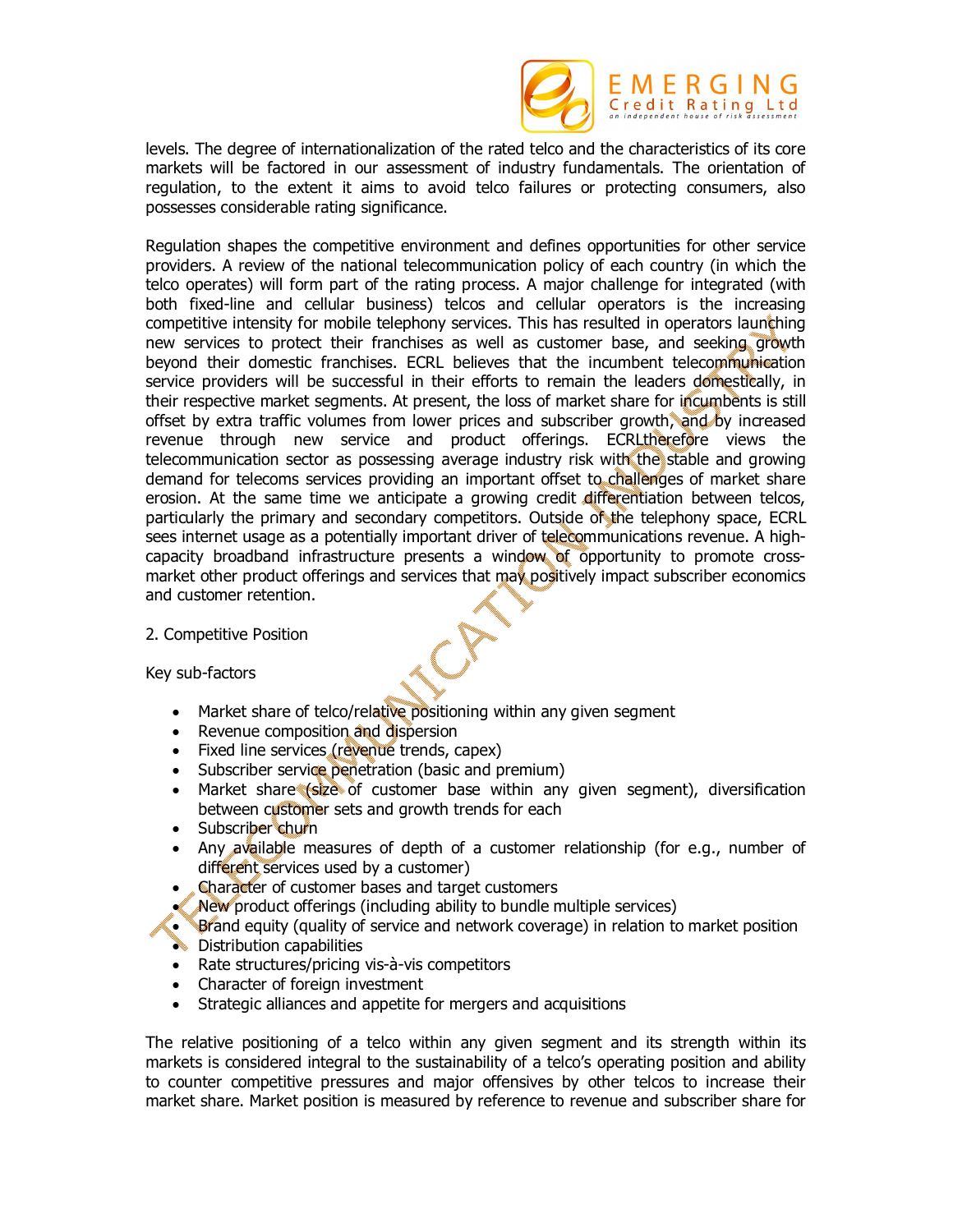

the respective segment. Scale is very important given the huge capital expenditure outlay required to establish a robust network and typically sizeable marketing costs. Scale and size determines a telco's ability to distribute fixed costs over a given base. Trend analyses and peer group analyses of subscriber penetration levels and churn provide meaningful insights into customer satisfaction, competitive risk, growth potential, as well as marketing efficiency and management effectiveness. The expansive networks of incumbent telcos remain significant to their domestic market dominance. ECRLconsiders strategic initiatives of the rated telco to enhance its customer value proposition. These include, amongst others, infrastructure upgrade in preparation for new service/product offerings and the timely launch and execution of new services. ECRL would tend to view telcos that are not spending or delaying expenditures on infrastructures upgrades in a less positive light given that infrastructure upgrades are now a defensive necessity. The key sub-factors in the analysis of competitive position tend to favour large telcos.

3. Operations Analysis

Key sub-factors

- Network quality and technology
- Customer service processes, customer focus and commitment to customer service
- Cost structure (composition, fixed cost trends, behavior of costs under flat revenue scenarios)
- Operating margins vis-à-vis competitors
- Capital expenditure spending (including strategic investments in emerging technologies)
- Productivity measures vis-à-vis competitors
- Execution and integration risks in relation to acquisitions and/or new service offerings

An operational review provides a perspective view of how well positioned the telco is to deal with market competition and technological change to the extent a number of the key-sub factors outlined above represent building blocks for future cash flows. Network quality has a direct bearing on service levels and performance reliability, as well as on efficiency and maintenance costs. New technology has made it more economically viable for less established operators to challenge the incumbent operators within their domestic franchises. A technologically advanced platform therefore enables incumbent providers to better defend and/or attack encroaching competition and/or pre-existing competition. The increasing trend of competitors gaining access to the networks of incumbents has resulted in pressure on fixed line voice revenues, particularly long distance voice services. ECRL looks at the strategic initiatives or counter measures that the telco has taken to enhance efficiency gains. Cost-cutting and network rationalization initiatives are commonly observed strategies of telcos. The cellular segment, on the other hand, is or will likely experience increasing customer acquisition and retention cost. Growth initiatives which could help to arrest margin decline may, however, entail in higher business risk than its incumbent operations. Scale generally affords telcos greater operational cost efficiencies. Subscriber clustering is also an important determination of cost efficiency. The more significant subscriber clustering is, the better cost recovery is. Customer service ranks highly in our assessment of telco credit risk in the light of the increasingly competitive and converging operating environment that telcos operate in.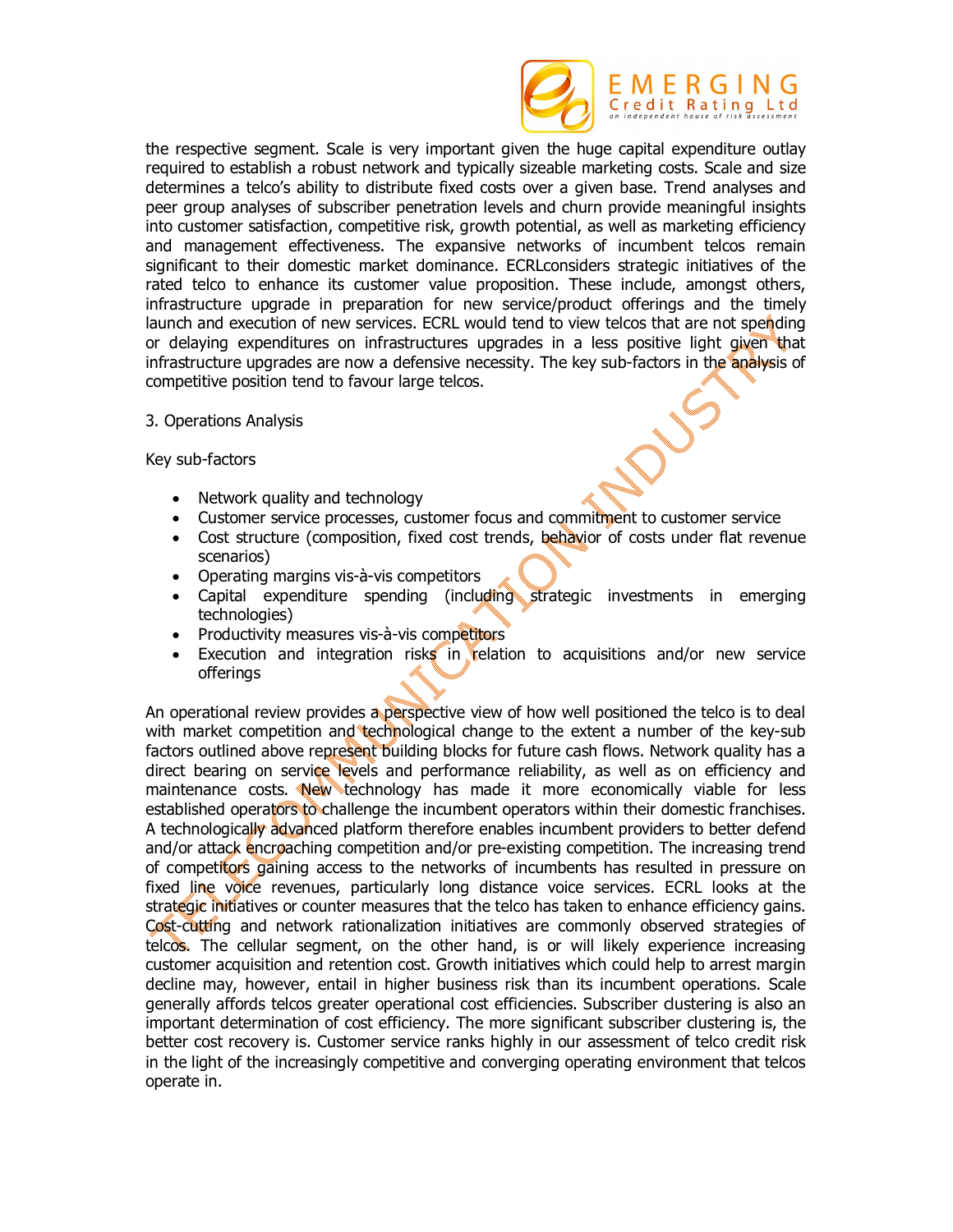

# **Management and Other Qualitative Factors**

Key sub-factors

- Complexity of the corporate structure
- Organization structure, management breadth and experience
- Management flexibility in responding to competition, track record of management
- Management continuity
- Strategy and execution (including success in growing business beyond traditional voice services and plans to address threats from alternate technology and new operators)
- Financial risk tolerance/policies
- Corporate governance
- Ownership (degree of support to be expected and resources available to provide such support)

From a rating perspective, good strategy and good strategy execution are the most reliable signs of good management. The better conceived a company's strategy is, the better the company is able to adjust to changing conditions and emerging market opportunities, and compete successfully. Management is assessed for its role in developing and implementing long-term strategies that provide the foundation for a sustainable long-term competitive advantage. ECRL is of the view that the strength of the management team will determine a telco's medium term to longer term competitiveness. Of particular interest to ECRL are: the telco's positioning on technology, strategy to counter market share erosion, plans to build higher margin services and new revenue sources.

Financial Risk Analysis

Key sub-factors

- Business line segment revenues and pre-tax profitability, correlation between segments
- Geographic contribution of revenue and pre-tax profitability
- Financial policies (leverage, target rate of return, dividends, and share buy backs)
- Free cash flow capability
- Liquidity
- Financial flexibility

ECRL's analysis of financial metrics considers both historical and projected financial ratios. Trends over a 3 to 5-year period are analyzed and compared to the industry medians. The further the telco's financial measures are from its peer group, the more it has to seek to improve operating or financial efficiency or to maintain/improve its competitive advantage. The financial analysis provides insight into the telco's historical operating performance, identifies unusual trends or items, and provides a meaningful context to analyse its projections. Weaker telcos are measured by its financial profile than any other single rating factor.

- I. Profitability and Earnings Measures/Ratios
	- EBITDA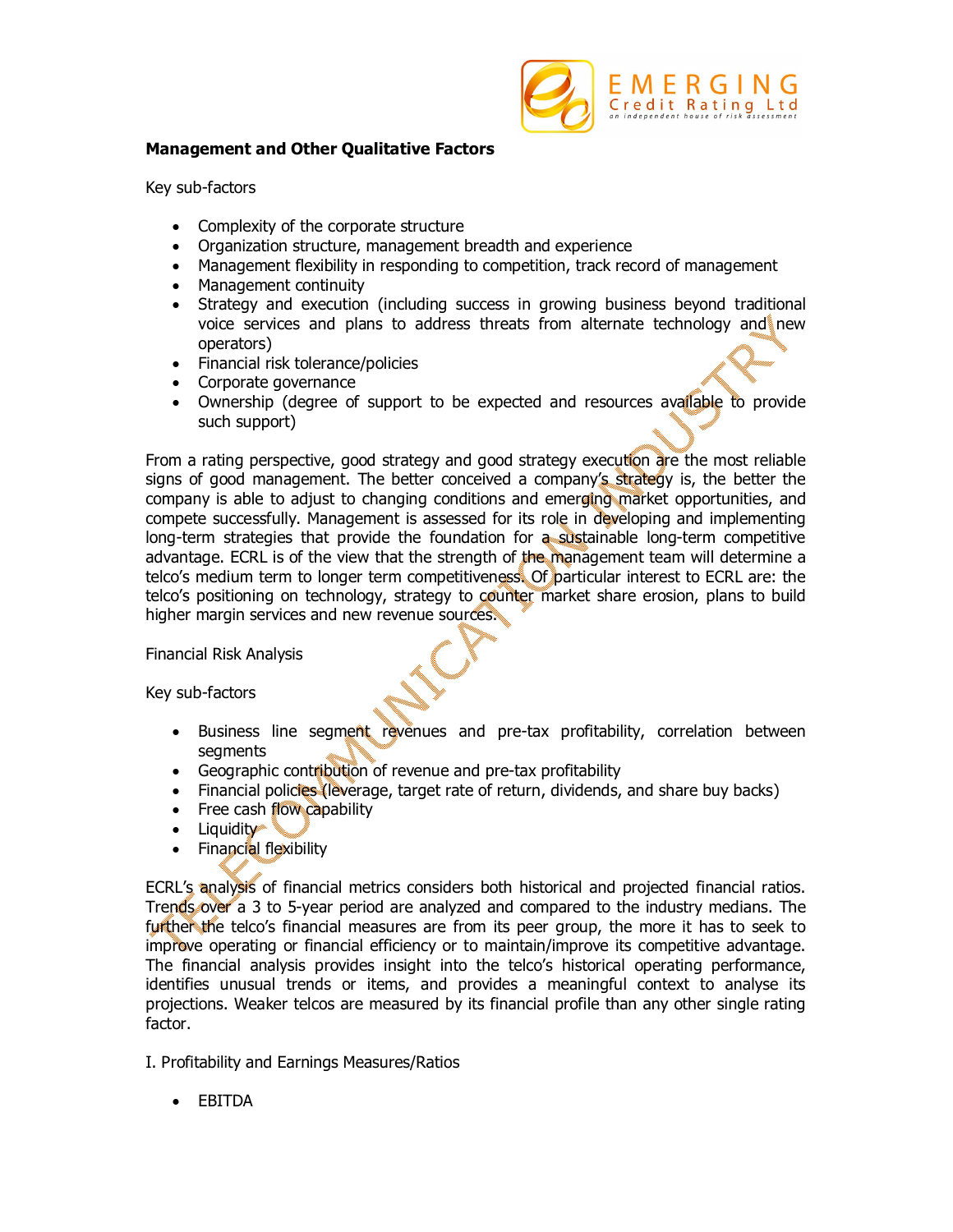

- EBITDA margin (EBITDA/Net Sales or
- EBITDA/Revenue) (%)
- EBIT/Net Sales (also known as Operating Margin) (%)
- EBITA/Average Assets
- Return on Capital (%)
- Capex/Depreciation (x)

1) Earnings before interest, taxes, depreciation, and amortization (EBITDA) excludes items of a non recurring nature such as gains on asset sales, unusual losses, losses on asset sales, and charges due to asset write-downs, and restructuring (arising from M&A and divestitures) but includes interest income and equity earnings. EBITDA is also referred to as earnings from continuing operations before interest, taxes, depreciation and amortization.

2) EBIT equals EBITDA minus depreciation and amortization.

3) EBITA is EBITDA less depreciation.

4) Return on capital is EBIT/Average of beginning of year and end of year capital, including short-term debt, current maturities, long-term debt, and equity.

Financial performance trends of telcos are usually examined on a comparative peer group basis. ECRLexpects EBITDA margin pressure for cellular operations to become more evident over time as a result of rising customer retention and acquisition costs, slower pace of returns on 3G services, competition from other operators with the unbundling of the incumbents networks. Fixed line operations will face similar challenges arising from the migration of voice and data traffic from fixed to wireless networks and alternate technology. EBITDA margins of incumbent cellular operators remain quite strong, mostly above 40%, and continue to underpin the incumbents' solid financial profile. ECRL observes continuing profitability in the cellular business despite intense competition and declining average revenue per user levels. EBITA/Average Assets is the key measure of a telco's underlying profitability in relation to its asset base. The incumbent mobile operators, all of which possess solid investment-grade ratings (at least within AA range), are currently generating EBITA/Average Assets ratios of above 16%.

# **II Cash Flow and Coverage Ratios**

- **EBITDA/gross interest coverage**  $(x)$  **measures an issuer's ability to meet its cash** interest payments from core business operating cash flows.
- $\bullet$  **EBIT /gross interest coverage (x)**
- $\blacktriangleright$  Funds from operations (FFO) + Interest
- **Expense/gross interest (x)**
- $\bullet$  FFO/total debt  $(%)$
- Free cash flow/gross debt  $(\%)$  indicates ability to repay debt after all nondiscretionary commitments, including capital expenditure
- Retained FFO/gross debt (%)

1. Gross interest is defined as interest charged to the profit and loss account plus capitalized interest.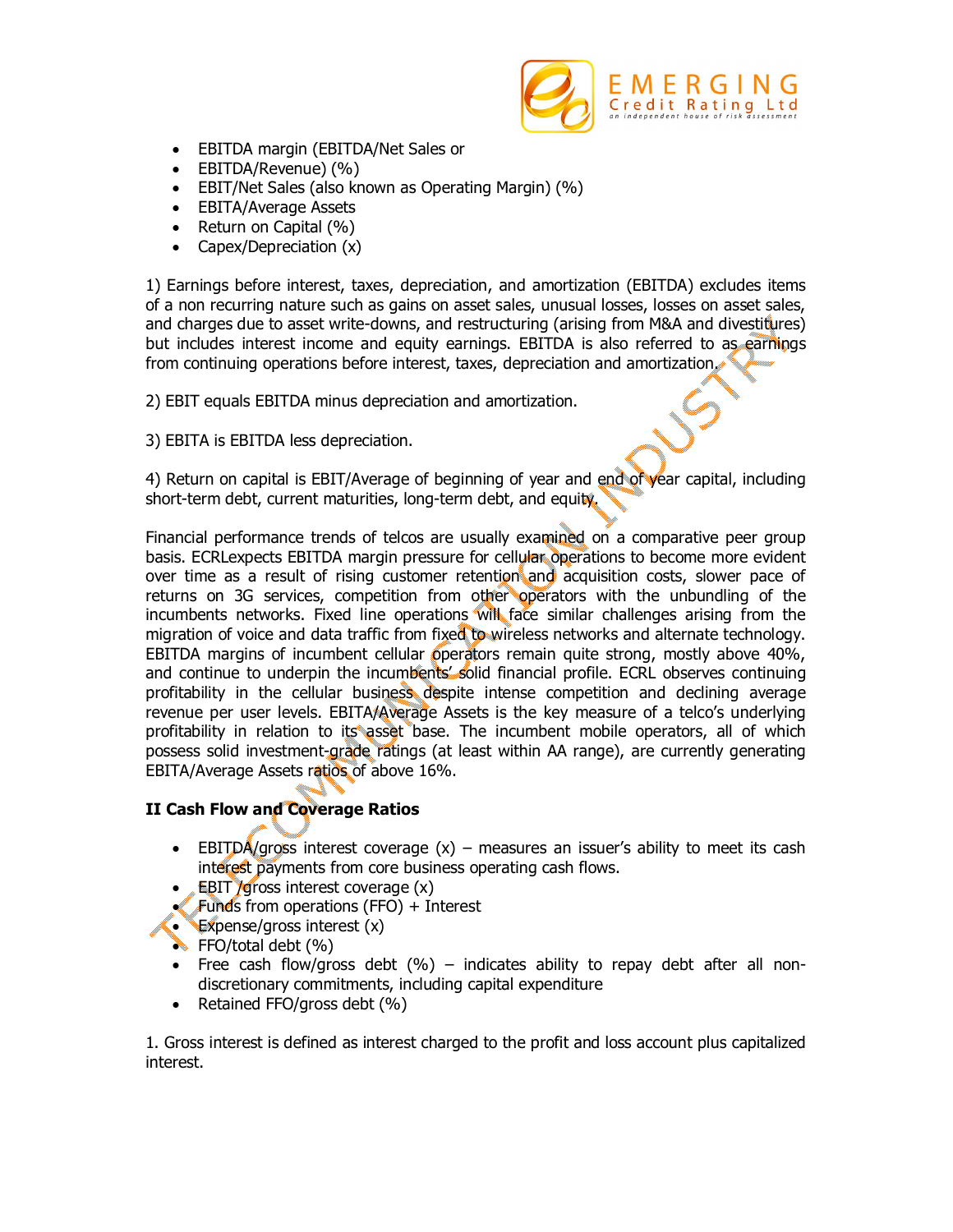

2. FFO is defined as cash flow from operations before working capital changes. Total debt equals long-term borrowed funds plus current maturities, commercial paper, and other short-term borrowings.

3. Free cashflows from operations  $-$  capex  $-$  dividends (preferred  $+$  ordinary)

4. Gross debt is interest bearing debt whereas net debt is after gross debt minus cash and bank balances including fixed deposits held with financial institutions. 5) Retained funds from operations equal FFO minus dividends (preferred + ordinary). Analysis of the strength and predictability or stability of a telco's cash flows is fundamental to ECRL's assessment of an issuer's ability to repay debt. The greater the telco's cash flow generation relative to the total amount of debt and other claims, the more able it will be to meet maturing debt obligations in the face of potentially adverse conditions and therefore the higher the rating. In many cases, the size of coverage measures may be less important than its stability or sustainability. When analyzing capex, ECRL considers the discretionary/non-discretionary nature of planned outlays, as well as variable versus non-variable capex. This aids a better understanding of the free cash flow generating ability of the rated telco.

Retained FFO/gross debt captures the effect of changes in capital policy regarding the use of free cash flow or dividends. If share repurchases are significant, ECRL would also take these into consideration. The FFO interest coverage measures of the domestic telco incumbent's position them favorably vis-à-vis highly rated telcos in developed markets. Given that ECRL's rating constitutes an opinion of the issuer's ability to repay debt obligations in a timely manner, and is an assessment of the future, ECRL cash flow analyses consider the likely future cash flows of a telco relative to its future obligations. ECRL assesses likely future cash flows in the context of earnings growth potential and capex requirements. Lastly, the telco's ability to meet both operating needs and debt obligations is analyzed under reasonable stress scenarios.

# **III Leverage Measures**

- $\bullet$  Total debt/equity  $(x)$
- $\bullet$  Net debt/equity  $(x)$
- Total debt/EBITDA (x)
- $\bullet$  Net debt/EBITDA  $(x)$
- $\bullet$  Total debt/total capital  $(\%)$
- Short term debt/total capital (%)
- $\bullet$  Long term debt/total capital (%)

1. Equity refers to shareholders' equity (including referred stock) plus minority interest. 2. Total capital equals long-term debt plus current maturities, commercial paper, and other short term borrowings + shareholders' equity (including preferred stock) plus minority interest. 3. Short term debt refers to borrowed funds with remaining term to maturity of  $\leq 1$ year and includes borrowed funds with no fixed term of maturity classified as 'current liabilities' 4. Long term debt refers to borrowed funds (interest bearing or not) hat have a remaining term to maturity of  $> I$  year In addition to cash flow leverage measures, ECRL also looks at more traditional measures of leverage such as total debt to equity and total debt to total capital.

ECRL's analysis of leverage and balance sheet strength incorporates an assessment of management's tolerance for debt leverage, pressures to optimize shareholders' returns as well as management's propensity for acquisitions and the manner in which they are